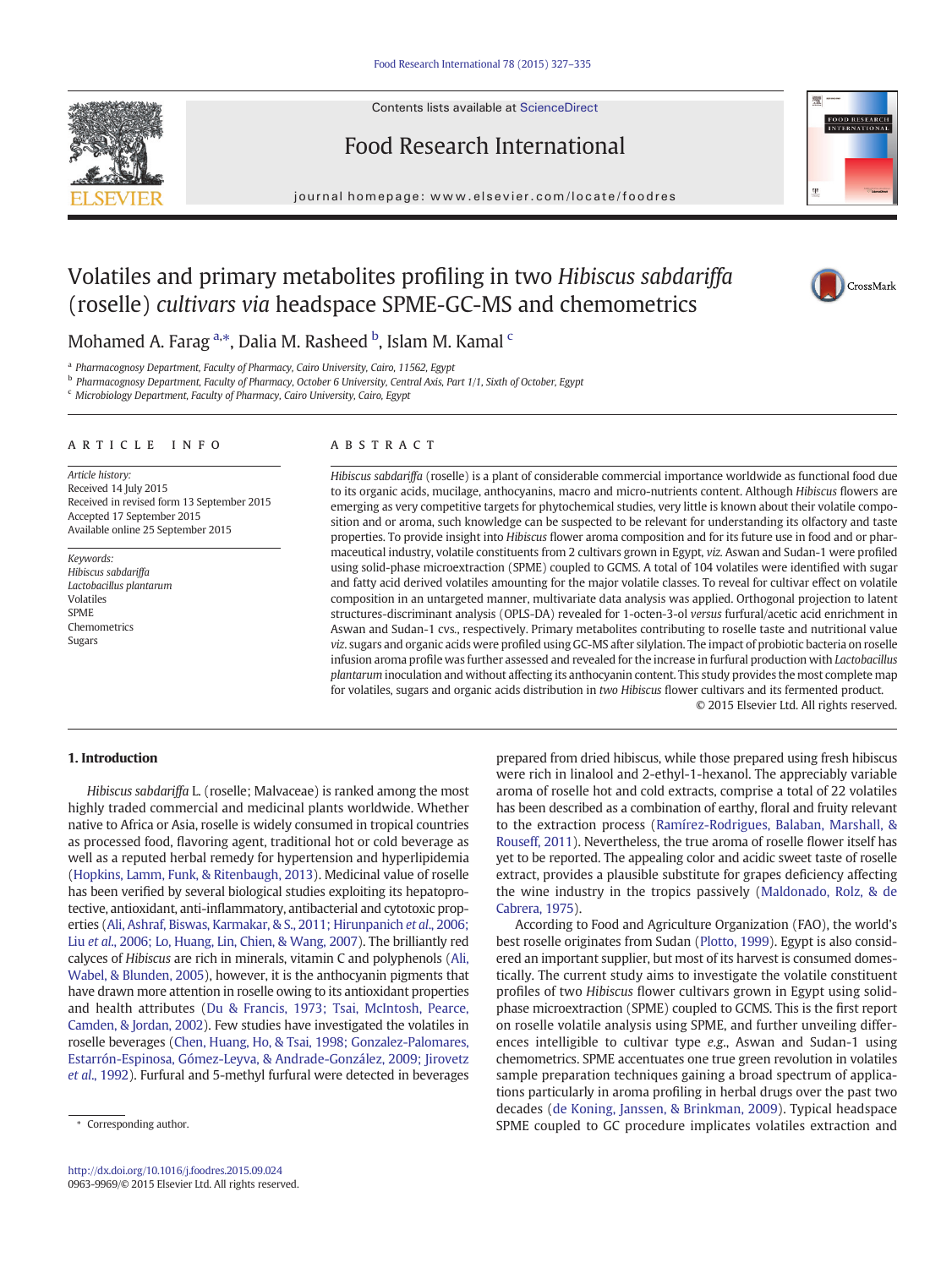<span id="page-1-0"></span>concentration on the polymeric coating of a silica fiber and the direct desorption of the loaded fiber into the GC injection port ([Vas & Vékey,](#page-8-0) [2004\)](#page-8-0).

Previous studies have reported the influence of incorporating roselle extracts on the biochemical and organoleptic properties of wine and yogurt [\(Alobo & Offonry, 2009; Iwalokun & Shittu, 2007\)](#page-7-0). As a strong competing candidate in the field of functional foods, the impact of probiotic bacteria, Lactobacillus plantarum inoculation on the volatile profile of roselle infusion was also evaluated in this study. This study provides not only the first large scale volatiles profiling in roselle flower from 2 major cultivars in Egypt, but rather extend to determine changes impact of fermentation on Hibiscus infusion aroma.

# 2. Materials and methods

# 2.1. Plant material, SPME and chemicals

H. sabdariffa flower cultivars Aswan and Sudan-1 were purchased from Haraz Herbal Company (Cairo, Egypt) as dried calyx and epicalyx of Hibiscus flowers and devoid of other leaf and or floral parts. SPME holder and fiber coated with 50 μm/30 μm DVB–CAR–PDMS was supplied by Supelco (Oakville, ON, Canada). All other chemicals, volatile standards were provided from Sigma Aldrich (St. Louis, Mo., U.S.A.).

# 2.2. SPME volatiles isolation

Headspace volatiles analysis using SPME was adopted from [\(Farag &](#page-7-0) [Wessjohann, 2012](#page-7-0)) with few modifications. Briefly, flowers were ground, and 3 g was placed inside 20 mL clear glass vials. (Z)-3-Hexenyl acetate absent from flower sample VOCs was used as an internal standard (IS), dissolved in water and added to each vial at a concentration of 1 μg/vial. Vials were then immediately capped and placed on a temperature controlled tray for 30 min at 50 °C with the SPME fiber inserted into the headspace above the flower sample. Adsorption was timed for 30 min. A system blank containing no plant material was run as a control.

#### 2.3. GC-MS volatile analysis

SPME fibers were desorbed at 210 °C for 1 min in the injection port of a Shimadzu Model GC-17A gas chromatograph interfaced with a Shimadzu model QP-5000 mass spectrometer (Japan). Volatiles were separated on a DB5-MS column (30 m length, 0.25 mm inner diameter, and 0.25 μm film (J&W Scientific, Santa Clara, CA, USA). Injections were made in the splitless mode for 30 s. The gas chromatograph was operated under the following conditions: injector 220 °C, column oven 38 °C for 3 min, then programmed at a rate of 12 °C/min to 180 °C, kept at 180 °C for 5 min, and finally ramped at a rate of 40 °C min−<sup>1</sup> to 220 °C and kept for 2 min, He carrier gas at 1 mL min<sup> $-1$ </sup>. The transfer line and ion–source temperatures were adjusted at 230 and 180 °C, respectively. The HP quadrupole mass spectrometer was operated in the electron ionization mode at 70 eV. The scan range was set at m/z 40–500. Volatile components were identified using the procedure described in [\(Farag &](#page-7-0) [Wessjohann, 2012\)](#page-7-0) and peaks were first deconvoluted using AMDIS software ([www.amdis.net\)](http://www.amdis.net) and identified by its retention indices (RI) relative to n-alkanes (C6-C20), mass spectrum matching to NIST, WILEY library database and with authentic standards when available.

# 2.4. GC-MS analysis of silylated primary metabolites

For analysis of primary metabolites (viz. amino acids, organic acids, and sugars), 100 μL of 70% aqueous extract (prepared by extracting 100 mg of dried flowers in 5 mL 50% MeOH with sonication for 30 min followed by centrifugation to remove plant debris) was evaporated under nitrogen till dryness. For derivatization, 150 μL of Nmethyl- N-(trimethylsilyl)-trifluoroacetamide (MSTFA) was then added and incubated at 60 °C for 45 min. The samples were equilibrated at 28 °C and subsequently analyzed using GCMS. Silylated derivatives were separated on a Rtx-5MS (30 m length, 0.25 mm inner diameter, and 0.25 μm film) column. Injections were made in a (1:15) split mode and the GC was operated under the following conditions: injector 280 °C, column oven 80 °C for 2 min, then programmed at a rate of 5 °C/min to 315 °C, kept at 315 °C for 12 min. He carrier gas at 1 mL min−<sup>1</sup> . The transfer line and ion–source temperatures were adjusted at 280 and 180 °C, respectively. The HP quadrupole mass spectrometer was operated in the electron ionization mode at 70 eV. The scan range was set at 50–650  $m/z$ . Silylated compounds were identified as previously described under GC-MS volatile analysis, and their contents were determined based on peak areas relative to summed peak areas of identified metabolites.

#### 2.5. Probiotic bacterial inoculation

A fresh plate was cultured from −70 °C freezer glycerol stock on MRS agar. A fresh L. plantarum colony was used to inoculate overnight in MRS broth until the OD600 was adjusted to give  $10^9$  CFU/mL. 2 mL of adjusted culture was centrifuged, washed twice, re suspended in PBS buffer pH 7.4 and used to inoculate roselle infusion (Infusion was prepared by adding 100 mL hot water containing 7% sucrose to 5 g of dried roselle powder and kept for 30 min at room temperature followed by filtration to remove plant debris). The initial pH for roselle infusion was adjusted to  $4.8 \pm 0.2$  using CaCO<sub>3</sub> prior to sterilization. Sterilization was done in a 250 mL cotton plugged flask at 110 °C for 3 min, followed by rapid cooling in cold room. Samples were aliquoted in glass fitted tubes at 0, 24, 48 and 96 h for pH measurement, volatiles analysis and viable counts (CFU/mL) measurements. A 20 μL aliquot was taken at each time interval and serially diluted in 180 μL peptone saline diluents. 10 μL from each dilution was spotted on MRS agar plate and incubated for 48 h with bacterial count expressed as CFU/mL. Volatile analyses in fermented infusion was performed by placing 5 mL in 20 mL clear glass vials as described in (Sections 2.2 and 2.3) for volatile analysis from dried flowers. Volatiles were collected from two independent bacterial inoculated roselle juice cultures.

#### 2.6. Multivariate data analyses

Principal component analysis (PCA) and hierarchical clustering analysis (HCA) were performed on the MS-data using custom script under the R 2.9.2 environment. Partial least squares-discriminant analysis (OPLS-DA) was performed with the program SIMCA-P Version 13.0 (Umetrics, Umeå, Sweden). Markers were subsequently identified by analyzing the S-plot, which was declared with covariance (p) and correlation (pcor). All variables were mean centered and scaled to Pareto variance. Distance to the model (DModX) test was used to verify the presence of outliers and to evaluate whether a submitted sample fell within the model applicability domain.

# 2.7. Anthocyanins quantification

For relative determination of anthocyanins in hibiscus fermented infusion at 0, 24, 48 and 96 h time points, 200 μL were aliquoted, and diluted with 200 μL of milliQ water. The mixture was vortexed vigorously for 1 min, centrifuged at 3000 g for 2 min and measured using UV spectrophotometer at 525 nm.

#### 3. Results and discussion

#### 3.1. Volatiles analysis

The goal of this study was to investigate the diversity of volatile profiles within 2 Hibiscus cultivars grown in Egypt, viz. Aswan and Sudan-1 using GCMS and chemometrics. To assess for biological variance, 3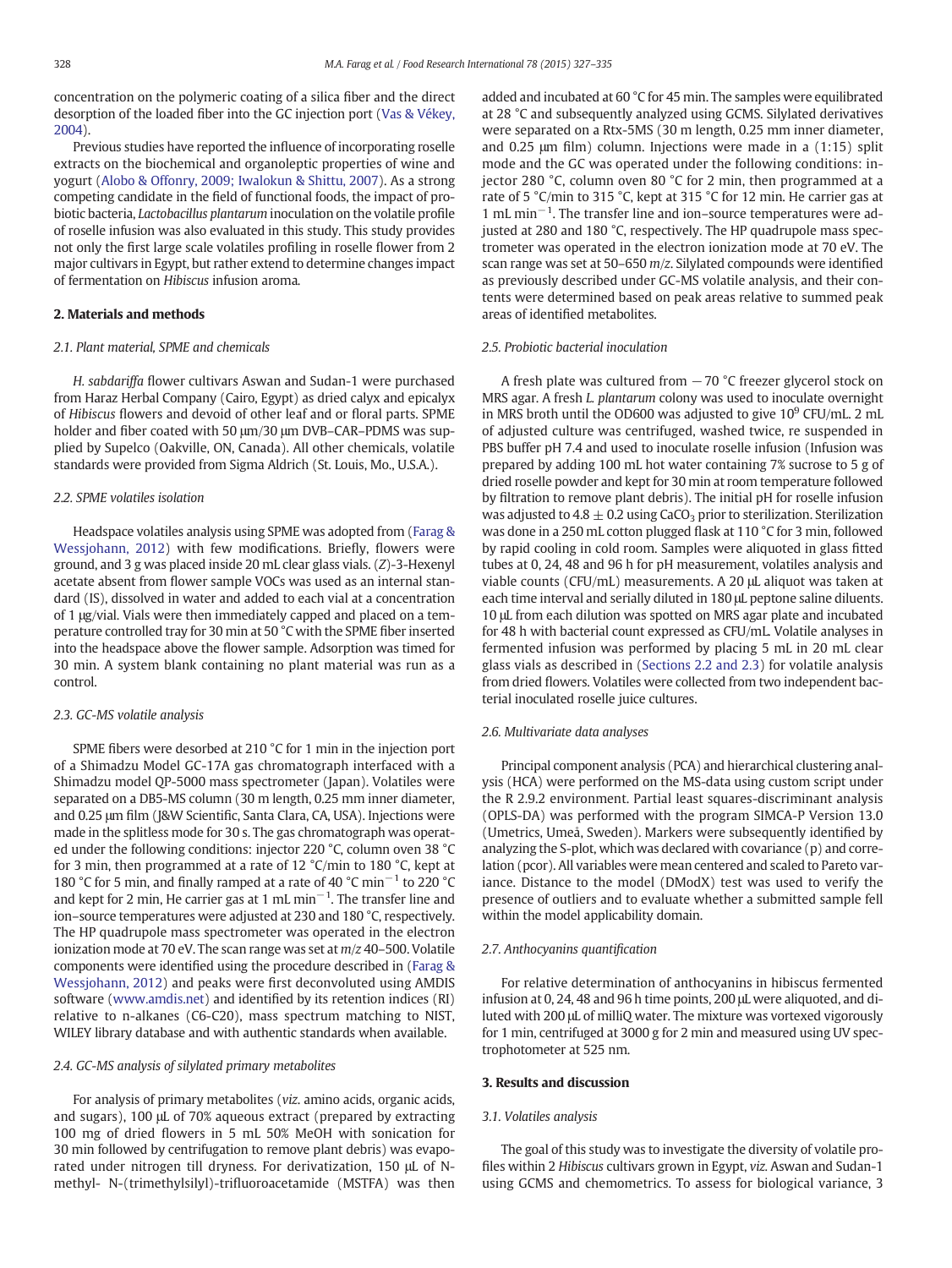biological replicates for each cultivar specimen were extracted and analyzed in parallel under identical conditions. GC-MS analysis of Hibiscus calyces samples from both cultivars resulted in the identification of 104 different volatile constituents, listed according to their origin (biosynthetic pathway) in [Table 1.](#page-3-0) Aswan cultivar constituted 74 of the identified volatiles, compared to 71 in the Sudan-1 cultivar and with 41 constituent common in both cultivars. Identified volatiles accounted for 93% and 91% of the total volatile constituents in Aswan and Sudan-1, respectively, compared to 32 volatile components previously reported from roselle infusion ([Ramírez-Rodrigues et al., 2011\)](#page-8-0). Thoroughness and increase in volatiles identification was due to processing of MS files with AMDIS software that assists in adjacent peak de-convolution, background subtraction and increased detection limits ([Halket et al.,](#page-7-0) [1999\)](#page-7-0). A representative gas chromatogram is shown in ([Fig. 1](#page-5-0)) and indicates the differences in volatiles composition among the two cultivars. The qualitative composition of volatile profiles of Aswan and Sudan-1 Hibiscus was relatively similar, underlying mostly quantitative differences. Generally, Hibiscus volatile profile was dominated by fatty acid derived volatiles with regard to the number of identified constituents, but it was the sugar derived volatiles that comprised the dominant composition. Chemically, identified volatiles belonged to 6 major chemical classes viz. furans, terpenoids, aldehydes, acids, alcohols and esters, aside from 5 groups of minor abundance viz. aliphatic hydrocarbons, phenols/aromatics, ketones, naphthalenes, pyrans and pyrroles.

Fatty acid derived volatiles comprised the largest number of volatile constituents (39 constituent, of which 35 were identified in the Aswan cv. compared to 27 in Sudan-1 cv) and amounting for ca. 27% and 18% of the volatiles present in both investigated samples, respectively. Volatile low molecular weight acids comprised an appreciable amount in Hibiscus volatile profile, amounting for 13.5% and 11% of the total identified volatiles in Aswan and Sudan-1 cultivars, respectively. Four short chain alcohols constituents were notably predominant in Aswan (4.3%) versus only one minor constituent in Sudan-1 (0.07%), with 1-Octen-3 ol (Matsutake alcohol) detected exclusively in Aswan cv. (3.9%), being almost absent in Sudan-1 and suggesting that it can be used as marker to distinguish between both cultivars. 1-Octen-3-ol is one of the chief components of mushroom aroma, with a characteristic odor described as moldy or meaty, that attracts insects [\(Fujioka et al., 2013](#page-7-0)). Furthermore, Aswan cv. samples were more enriched in aldehydes (4.7%) vs. (2.2%) in Sudan-1 cv., with n-nonanal as the major identified volatile (3.8% vs. 2.1%, respectively). Volatile ester derivatives were also slightly more enriched in Aswan roselle samples over Sudan-1 samples (1.2% vs. 0.8%, respectively) with methyl palmitate as the major constituent.

Sugar derived volatiles constituted ca. half the volatile profile of the investigated roselle samples, being more abundant in Sudan-1 cv. (50.6%) vs. Aswan cv. (41.7%). Volatile furan constituents, furfural (31.6% and 38.6%) and its 5-methyl derivative (3.4% and 2.7%) were common major components in Aswan and Sudan-1, respectively. In contrast, 2-(hydroxyacetyl) furan, another major furan, was detected exclusively in Aswan samples (4.5%), whereas methyl-3-furan carboxylate was only found in Sudan-1 cv (5.1%). Methyl-2-furan carboxylate isomer has been described as a tobacco/fungal odorant and is also recognized to contribute in coffee flavor [\(Flament & Bessière-Thomas,](#page-7-0) [2001; Burdock, 2009](#page-7-0)). Solerone, [5-acetyldihydro-2(3 H)-furanone], a substituted γ-lactone derivative characteristic for wine aroma [\(Augustyn, Wyk, Muller, Kepner, & Webb, 1971\)](#page-7-0) was detected in Aswan and Sudan-1 (0.3% vs. 0.2%, respectively). Although these volatiles are often recognized as Maillard degradation products resulting from reducing sugars-amino acids interaction on drying at high temperatures, they have indeed been previously detected in air-dried roselles [\(Chen et al., 1998](#page-7-0)). Such an enrichment of furfural derivatives in Hibiscus volatile profile is likely to mediate for the sweet and roasted aroma in its flowers ([Rowe, 1998](#page-8-0)).

22 terpenoids were identified in Sudan-1 vs. 12 in Aswan and accounting for 5.9% of the total volatiles profile compared to 3.3%, respectively, and with  $\alpha$ -terpinene and  $\beta$ -phellandrene as the major forms in Sudan-1 cv. (Z)-geranylacetone is a carotenoid degradation product that was detected in Aswan (0.6%) and Sudan-1 (0.5%) cultivars

Phenylpropanoids and aromatic derivatives accounted for 15 to 18% of the volatile profiles from Aswan and Sudan-1, with  $(E)$ cinnamaldehyde comprising ca. 14% of these total values in both cultivars. With regards to other less abundant volatile components, p-creosol followed by eugenol, were distinct in Aswan cultivar only at 1.1% and 0.8%, respectively.

Four amino acids derived volatiles were identified exclusively in Aswan cv, whereas only 2-acetylpyrrole was common in both cultivars. Total amino acid derived volatile constituents accounted for 2.9% and 0.5% of the total Aswan and Sudan-1 volatile profiles composition, respectively.

# 3.2. OPLS multivariate data analysis of volatiles

To identify cultivar differences (i.e. Aswan vs. Sudan-1) in Hibiscus volatile profile, PCA was performed on the volatile data, albeit no clear separation could be observed between cultivars, appearing to cluster altogether (data not shown).Consequently, supervised orthogonal projection to latent structures-discriminant analysis (OPLS-DA) was used to build a classification model for distinguishing between both cultivars; OPLS-DA also has greater potential in the identification of markers by providing the most relevant variables for the differentiation between two sample groups. Flower samples from both cultivars were modeled against each other using OPLS-DA with the derived score plot showing a clear separation between both samples ([Fig. 2](#page-5-0)A). The OPLS score plot explained 99% of the total variance ( $R^2 = 0.99$ ) with the prediction goodness parameter  $Q^2 = 0.71$ . A particularly useful tool that compares the variable magnitude against its reliability is the S-plot obtained by the OPLS model and presented in ([Fig. 2](#page-5-0)B), where axes plotted from the predictive component are the covariance p[1] against the correlation  $p(cor)[1]$ . For the indication of plots with retention time  $m/z$  values, a cut-off value of  $P < 0.05$  was used. Compared with Sudan-1 cv., Aswan contains more short chain alcohol, that is, 1-octen-3-ol, but less acetic acid and furfural volatiles and in agreement with results shown in [Table 1](#page-3-0). Generally, furfural, aldehydes i.e. cinnamaldehyde, acids i.e. acetic acid and the short chain alcohol 1-octen-3-ol appeared as the key constituents accounting for the differences among the 2 cultivars volatile profile. Hibiscus flavor has been previously described as a combination of sweet and tart [\(Wong, Yusof, Ghazali, & Che Man, 2003](#page-8-0)) which is in line with the data presented herein. However, the enrichment of acetic acid and furfural in Sudan cv. underlies an inferiority of its Hibiscus resource compared to that of Aswan and in agreement with its recognition in the market as a second rate Hibiscus source compared to that of Aswan.

#### 3.3. GC-MS analysis of primary metabolites

To provide an overview of Hibiscus primary metabolites that could account for its taste viz. sugar and organic acids, GC-MS was adopted for primary metabolite profiling in the 2 cultivars following silylation. The analysis resulted in the detection of 73 metabolites, listed in **Suppl.**[Table 1](#page-3-0) and with GC chromatograms displayed in [Fig. 3](#page-6-0). Primary metabolites included saccharides (mono- and di-) as well as fatty, amino- and organic-acids. Glucose (monosaccharide) represented the major component (ca. 5–6% of the total ion count in both cultivars). Myo-Inositol, a sugar present in fruits, beans, grains, and nuts [\(Clements & Darnell, 1980\)](#page-7-0), was also identified, albeit at relatively much lower levels. Sucrose was the only disaccharide detected with more than two fold levels in Aswan cv. (7.1%) vs. in Sudan-1 (1.9%) and confirming its better palatability as recognized by consumers. Malic acid is commonly found in unripe fruit and contributes to its sour taste ([Hulme & Wooltorton, 1958\)](#page-8-0), whereas citric acid is an antioxidant with the ability to chelate metals that could account for Hibiscus antioxidant activity [\(Zaheer et al., 2015](#page-8-0)). Malic acid represents 1.8% &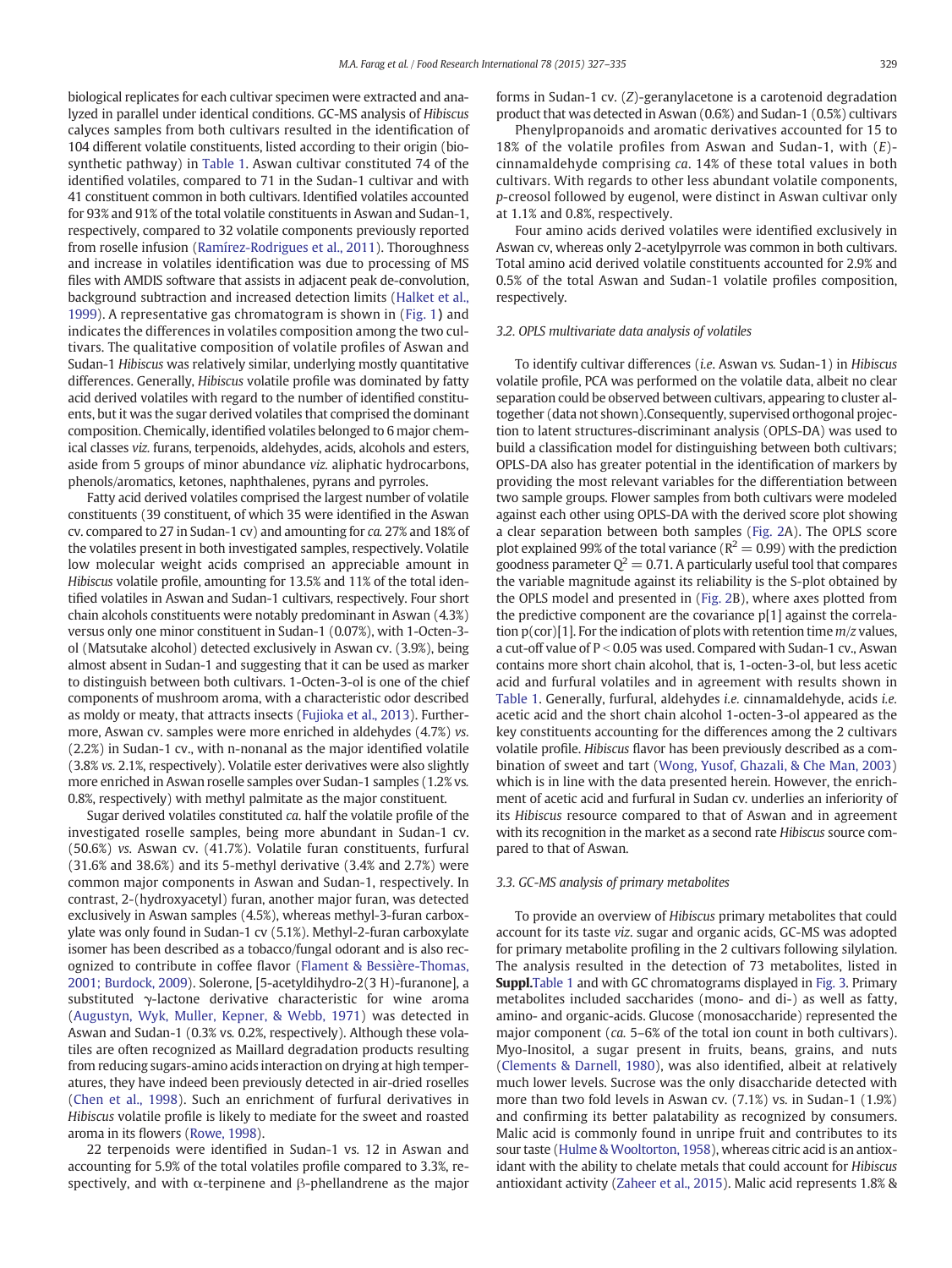# <span id="page-3-0"></span>Table 1

Relative percentage of volatile components in Hibiscus sabdariffa cultivars Aswan and Sudan-1 using SPME-GC-MS. Results are derived from 3 replicates and expressed as average  $\frac{x}{\pm}$ standard deviation.

| Peak #                       | $RT$ (min)                         | KI           | Volatile compound                                       | Egypt                              | Sudan                                       |  |  |  |  |
|------------------------------|------------------------------------|--------------|---------------------------------------------------------|------------------------------------|---------------------------------------------|--|--|--|--|
| Fatty acid derived volatiles |                                    |              |                                                         |                                    |                                             |  |  |  |  |
| $\mathbf{1}$                 | 2.21                               | 311          | Acetic acid <sup>a</sup>                                | $5.7 \pm 1.2$                      | $6.97 \pm 1.93$                             |  |  |  |  |
| 2                            | 5.26                               | 588          | Hexanal <sup>a</sup>                                    | $0.22 \pm 0.11$                    |                                             |  |  |  |  |
| 3                            | 5.96                               | 652          | Vinyl acetate                                           | $0.11 \pm 0.06$                    | $\overline{a}$                              |  |  |  |  |
| $\overline{4}$               | 6.6                                | 710          | $\alpha$ -Angelica lactone                              | $0.2 \pm 0.14$                     |                                             |  |  |  |  |
| 5                            | 7.02                               | 749          | Valeric acid                                            | $0.18 \pm 0.04$                    | $0.15 \pm 0.03$                             |  |  |  |  |
| 6<br>$\overline{7}$          | 7.95<br>8.3                        | 834<br>865   | β-Angelica lactone<br>$(E)$ -2-Heptenal                 | $0.12 \pm 0.03$<br>$0.16 \pm 0.09$ | $0.1 \pm 0.01$<br>$0.05 \pm 0.03$           |  |  |  |  |
| 8                            | 8.67                               | 899          | 1-Octen-3-ol (Matsutake alcohol)                        | $3.97 \pm 2.5$                     |                                             |  |  |  |  |
| 9                            | 8.75                               | 908          | Sulcatone                                               | $0.2 \pm 0.07$                     | $0.13 \pm 0.06$                             |  |  |  |  |
| 10                           | 8.81                               | 912          | Methyl levulinate                                       | $\overline{\phantom{a}}$           | $0.13 \pm 0.01$                             |  |  |  |  |
| 11                           | 8.87                               | 916          | Caproic acid                                            | $3.47 \pm 1.6$                     | $2.2 \pm 0.88$                              |  |  |  |  |
| 12                           | 9.09                               | 936          | $(Z)$ -3-Hexen-1-yl acetate <sup>a</sup>                | $0.84 \pm 0.02$                    | $0.59 \pm 0.01$                             |  |  |  |  |
| 13                           | 9.66                               | 989          | 3-Octen-2-one                                           | $0.12 \pm 0.04$                    | $\overline{\phantom{0}}$                    |  |  |  |  |
| 14                           | 9.71                               | 994          | Pantolactone                                            | $1.2 \pm 0.53$                     | $0.88 \pm 0.38$                             |  |  |  |  |
| 15<br>16                     | 9.93<br>9.97                       | 1014<br>1017 | Levulinic acid<br>$(E)$ -2-Octenal <sup>a</sup>         | $0.19 \pm 0.06$<br>$0.22 \pm 0.08$ | $0.14 \pm 0.03$<br>$\overline{a}$           |  |  |  |  |
| 17                           | 10.1                               | 1030         | $(Z)$ -2-Octen-1-ol                                     | $0.11 \pm 0.05$                    |                                             |  |  |  |  |
| 18                           | 10.24                              | 1042         | Heptanoic acid                                          | $0.52 \pm 0.08$                    | $0.33\,\pm\,0.05$                           |  |  |  |  |
| 19                           | 10.64                              | 1079         | n-Nonanal <sup>a</sup>                                  | $3.81 \pm 1.13$                    | $2.11 \pm 1.06$                             |  |  |  |  |
| 20                           | 10.82                              | 1095         | 2-Ethylcaproic acid                                     | $0.17 \pm 0.04$                    | $0.11 \pm 0.03$                             |  |  |  |  |
| 21                           | 11.48                              | 1155         | 2-Nonenal                                               | $0.15 \pm 0.04$                    |                                             |  |  |  |  |
| 22                           | 11.49                              | 1156         | $\alpha$ -Undecene                                      | $\overline{\phantom{a}}$           | $0.11 \pm 0.01$                             |  |  |  |  |
| 23                           | 11.63                              | 1169         | Caprylic acid                                           | $1.64 \pm 0.58$                    | $0.85 \pm 0.15$                             |  |  |  |  |
| 24                           | 11.98                              | 1201         | n-Undecane                                              | $\overline{a}$                     | $0.24 \pm 0.01$                             |  |  |  |  |
| 25                           | 12.09                              | 1209         | Capric aldehyde                                         | $0.14 \pm 0.03$                    | $0.11 \pm 0.02$                             |  |  |  |  |
| 26<br>27                     | 12.88<br>13.05                     | 1270         | n-Nonanoic acid                                         | $1.7 \pm 0.9$                      | $0.93 \pm 0.04$                             |  |  |  |  |
| 28                           | 13.29                              | 1282<br>1301 | $(E)$ -2-Undecen-1-ol<br>n-Tridecane <sup>a</sup>       | $0.12 \pm 0.05$<br>$0.13 \pm 0.05$ | $\qquad \qquad -$<br>$0.1 \pm 0.04$         |  |  |  |  |
| 29                           | 14.28                              | 1866         | Butanoic acid, butyl ester                              | $0.08 \pm 0.01$                    |                                             |  |  |  |  |
| 30                           | 14.42                              | 1386         | (Z)-3-Tetradecene                                       | $0.05 \pm 0.02$                    | $0.05 \pm 0.0$                              |  |  |  |  |
| 31                           | 14.52                              | 1394         | n-Tetradecane                                           | $0.36 \pm 0.02$                    | $0.33 \pm 0.04$                             |  |  |  |  |
| 32                           | 14.66                              | 1404         | $(Z)$ -2-Dodecenol                                      | $0.07 \pm 0.01$                    | $0.07 \pm 0.01$                             |  |  |  |  |
| 33                           | 15.24                              | 1448         | 2,6-Dimethylheptadecane                                 | $0.44 \pm 0.11$                    | $0.39 \pm 0.04$                             |  |  |  |  |
| 34                           | 15.74                              | 1487         | n-Pentadecane <sup>a</sup>                              | $0.25 \pm 0.02$                    | $0.27 \pm 0.03$                             |  |  |  |  |
| 35                           | 17.09                              | 1588         | (Z)-1,4-Dimethylcyclooctane                             | $0.13 \pm 0.02$                    |                                             |  |  |  |  |
| 36                           | 17.12                              | 1590         | 1-Tridecene                                             |                                    | $0.13 \pm 0.01$                             |  |  |  |  |
| 37<br>38                     | 17.21<br>22.37                     | 1599<br>1989 | n-Hexadecane <sup>a</sup><br>Methyl tridecanoate        | $0.27 \pm 0.02$                    | $0.3 \pm 0.05$                              |  |  |  |  |
| 39                           | 22.38                              | 1990         | Methyl palmitate <sup>a</sup>                           | $0.05 \pm 0.01$<br>$0.1 \pm 0.01$  | $0.13\,\pm\,0.03$                           |  |  |  |  |
|                              | Total fatty acid derived volatiles |              |                                                         | (27.19)                            | (17.9)                                      |  |  |  |  |
|                              |                                    |              |                                                         |                                    |                                             |  |  |  |  |
| Monoterpenes<br>40           | 7.73                               | 814          | $\alpha$ -Thujene                                       |                                    | $0.19 \pm 0.26$                             |  |  |  |  |
| 41                           | 8.58                               | 891          | $\beta$ -Thujene                                        |                                    | $0.43 \pm 0.64$                             |  |  |  |  |
| 42                           | 9.14                               | 942          | $\alpha$ -Phellandrene <sup>a</sup>                     |                                    | $0.06 \pm 0.04$                             |  |  |  |  |
| 43                           | 9.32                               | 959          | $\alpha$ -Terpinene                                     |                                    | $0.54 \pm 0.78$                             |  |  |  |  |
| 44                           | 9.43                               | 969          | 1,3,8-p-Menthatriene                                    | $0.42 \pm 0.09$                    | $\overline{a}$                              |  |  |  |  |
| 45                           | 9.52                               | 976          | D-Limonene <sup>a</sup>                                 | $0.12 \pm 0.05$                    |                                             |  |  |  |  |
| 46                           | 9.56                               | 981          | $\beta$ -Phellandrene <sup>a</sup>                      | $\qquad \qquad -$                  | $0.63 \pm 0.8$                              |  |  |  |  |
| 47                           | 9.99                               | 1019         | $\gamma$ -Terpinene <sup>a</sup>                        |                                    | $0.42\,\pm\,0.62$                           |  |  |  |  |
| 48<br>49                     | 10.42                              | 1059<br>1116 | Terpinolene<br>$\beta$ -Pinene <sup>a</sup>             | -                                  | $0.17 \pm 0.22$<br>$0.09 \pm 0.12$          |  |  |  |  |
| 50                           | 11.05<br>12.74                     | 1259         | Crithmene                                               |                                    | $0.06 \pm 0.01$                             |  |  |  |  |
| Total monoterpenes           |                                    |              |                                                         | (0.54)                             | (2.59)                                      |  |  |  |  |
|                              |                                    |              |                                                         |                                    |                                             |  |  |  |  |
| Sesquiterpenes               |                                    |              |                                                         |                                    |                                             |  |  |  |  |
| 51<br>52                     | 14.83<br>14.84                     | 1417<br>1418 | δ-Selinene<br>$\alpha$ -Gurjunene                       | $0.03 \pm 0.02$                    | $\overline{a}$<br>$0.02 \pm 0.01$           |  |  |  |  |
| 53                           | 15.02                              | 1431         | B-Caryophyllene <sup>a</sup>                            |                                    | $0.19 \pm 0.12$                             |  |  |  |  |
| 54                           | 15.19                              | 1444         | $(E)$ - $\beta$ -Famesene <sup>a</sup>                  |                                    | $0.2 \pm 0.05$                              |  |  |  |  |
| 55                           | 15.97                              | 1501         | $\alpha$ -Muurolene                                     | $0.4 \pm 0.13$                     | $0.3 \pm 0.05$                              |  |  |  |  |
| 56                           | 16.21                              | 1522         | δ-Cadinene                                              | $0.14 \pm 0.02$                    | $\overline{\phantom{a}}$                    |  |  |  |  |
| 57                           | 16.3                               | 1527         | L-Calamenene                                            | $0.24 \pm 0.06$                    | $0.23 \pm 0.07$                             |  |  |  |  |
| 58                           | 18.96                              | 1730         | Cadalene                                                | $0.08 \pm 0.02$                    |                                             |  |  |  |  |
| Total sesquiterpenes         |                                    |              |                                                         | (0.89)                             | (0.94)                                      |  |  |  |  |
| Oxygenated monoterpenes      |                                    |              |                                                         |                                    |                                             |  |  |  |  |
| 59                           | 10.2                               | 1040         | (Z)-Furan linalool oxide                                | $0.24 \pm 0.06$                    | $0.23 \pm 0.11$                             |  |  |  |  |
| 60                           | 10.44                              | 1061         | (Z)-Linaloloxide                                        | $0.11 \pm 0.03$                    | $0.1 \pm 0.04$                              |  |  |  |  |
| 61                           | 10.71                              | 1085         | (Z)-Sabinene hydroxide                                  | $\overline{a}$                     | $0.11 \pm 0.16$                             |  |  |  |  |
| 62<br>63                     | 10.86<br>11.81                     | 1099<br>1190 | 4-Terpineol <sup>a</sup><br>$\alpha$ -Phellandrene-8-ol | $0.44 \pm 0.10$                    | $0.47 \pm 0.64$<br>$\overline{\phantom{a}}$ |  |  |  |  |
| 64                           | 12.04                              | 1205         | $\alpha$ -Terpineol <sup>a</sup>                        | $0.42 \pm 0.07$                    | $0.52 \pm 0.42$                             |  |  |  |  |
| 65                           | 12.66                              | 1252         | Linalyl acetate <sup>a</sup>                            | $\equiv$                           | $0.17 \pm 0.19$                             |  |  |  |  |
|                              |                                    |              |                                                         |                                    |                                             |  |  |  |  |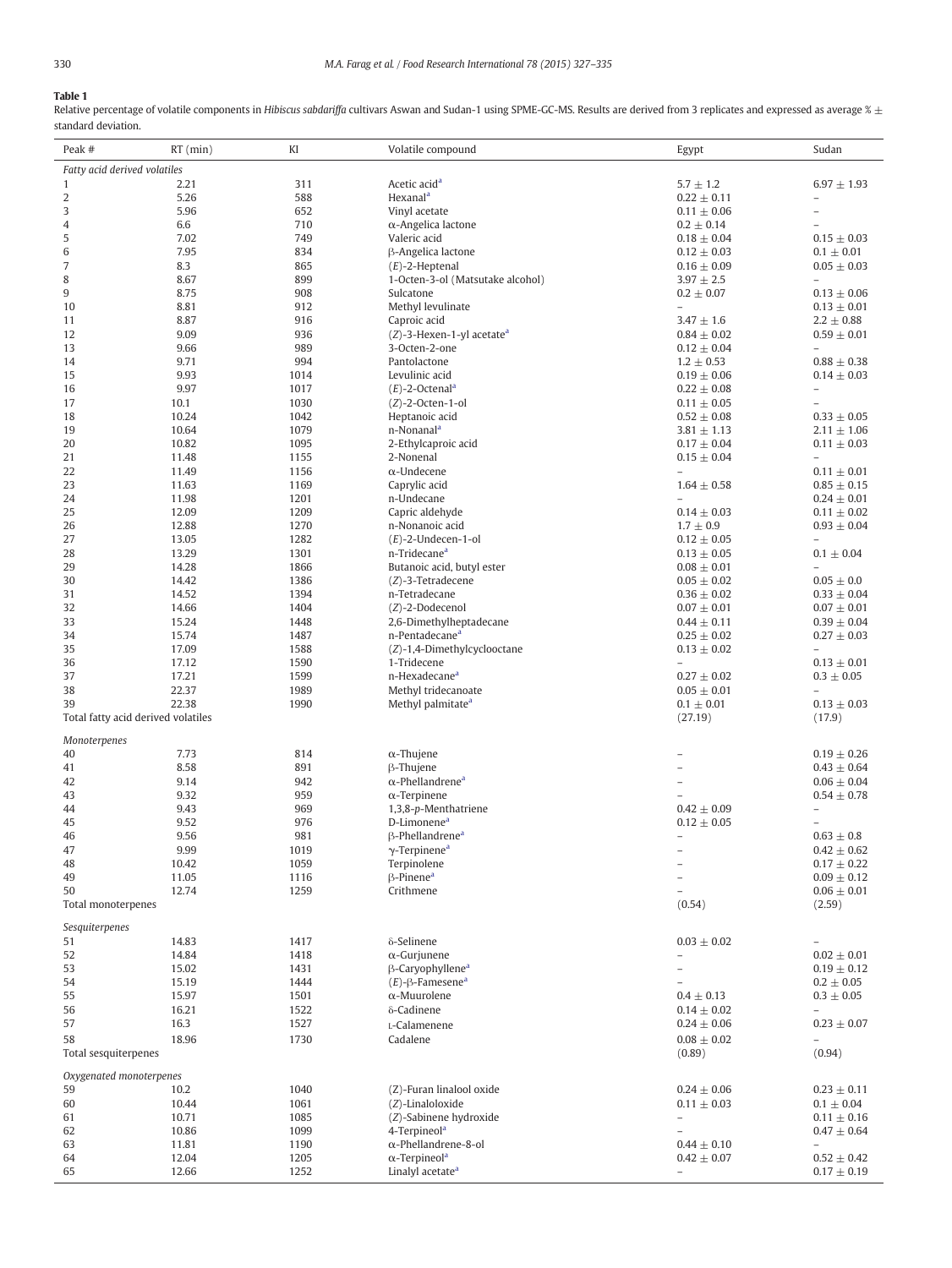#### <span id="page-4-0"></span>Table 1 (continued)

| 66<br>13.35<br>1305<br>4-Terpinenyl acetate<br>$0.27 \pm 0.34$<br>1440<br>67<br>15.13<br>(Z)-Geranylacetone<br>$0.62 \pm 0.03$<br>$0.48 \pm 0.10$<br>Total oxygenated monoterpenes<br>(1.83)<br>(2.35)<br>Total terpenes<br>(3.26)<br>(5.88)<br>Phenylpropanoid derivatives/benzenoids<br>Benzaldehyde <sup>a</sup><br>68<br>8.4<br>874<br>$0.19 \pm 0.08$<br>$0.24 \pm 0.07$<br>69<br>9.44<br>970<br>o-Cymene<br>$0.22 \pm 0.11$<br>$\overline{a}$<br>998<br>70<br>9.76<br>$\alpha$ -Tolualdehyde<br>$0.32 \pm 0.12$<br>Phenylethyl alcohol <sup>a</sup><br>71<br>10.85<br>1186<br>$0.03 \pm 0.0$<br>$0.04 \pm 0.01$<br>72<br>Benzoic acid<br>11.56<br>1163<br>$0.57 \pm 0.07$<br>$\overline{a}$<br>73<br>1177<br>Acetic acid, phenyl-methyl ester<br>11.71<br>$0.04 \pm 0.01$<br>74<br>11.92<br>1196<br>p-Creosol<br>$1.12\,\pm\,0.54$<br>$0.58 \pm 0.37$<br>75<br>1287<br>$(E)$ -Cinnamaldehyde <sup>a</sup><br>13.11<br>$14.14 \pm 2.86$<br>$13.87 \pm 2.89$<br>76<br>13.48<br>1314<br>$\alpha$ -Methylnaphthalene<br>$0.08 \pm 0.01$<br>77<br>13.69<br>β-Methylnaphthalene<br>1330<br>$0.17 \pm 0.02$<br>Eugenol <sup>a</sup><br>78<br>14.06<br>1358<br>$0.82 \pm 0.11$<br>$\overline{\phantom{0}}$<br>79<br>14.63<br>1402<br>Orcinaldehyde<br>$0.05 \pm 0.0$<br>$\overline{\phantom{0}}$<br>80<br>15.91<br>1498<br>Unknown aromatic<br>$0.14 \pm 0.04$<br>81<br>15.93<br>1500<br>Unknown aromatic<br>$0.15 \pm 0.02$<br>82<br>1532<br>16.34<br>o-Methoxycinnamaldehyde<br>$0.08 \pm 0.01$<br>$\overline{a}$<br>20.77<br>1867<br>Benzyl Benzoate<br>$0.12 \pm 0.03$<br>$0.23 \pm 0.06$<br>83<br>Total phenylpropanoids/benzenoids<br>(17.58)<br>(15.62)<br>Sugar derived volatiles<br>84<br>5.9<br>646<br>Furfural<br>$31.66 \pm 2.9$<br>$38.62 \pm 2.6$<br>7.45<br>789<br>2-Acetylfuran<br>85<br>$0.96 \pm 0.05$<br>86<br>8.38<br>873<br>5-Methylfurfural<br>$3.36 \pm 0.34$<br>$2.67 \pm 0.45$<br>87<br>8.68<br>900<br>2,5-Dimethyl-2,4-dihydroxy-3(2 H)-furanone<br>$1.59 \pm 0.18$<br>8.82<br>913<br>88<br>2-Pentylfuran<br>$0.67 \pm 0.26$<br>89<br>10.36<br>1053<br>2-(Hydroxyacetyl) furan<br>$4.5 \pm 0.89$<br>90<br>10.37<br>1054<br>Methyl-3-furancarboxylate<br>$5.1 \pm 0.72$<br>$\overline{a}$<br>91<br>10.91<br>1103<br>Maltol<br>$0.18 \pm 0.03$<br>$0.14 \pm 0.01$<br>92<br>10.99<br>Solerone<br>$0.3 \pm 0.12$<br>1110<br>$0.2 \pm 0.09$<br>93<br>1139<br>Pyranone<br>11.3<br>$0.1 \pm 0.02$<br>$0.05 \pm 0.04$<br>1231<br>5-Hydroxymethylfurfural<br>94<br>12.37<br>$0.93 \pm 0.27$<br>$1.24 \pm 0.02$<br>Total sugar derived volatiles<br>(41.7)<br>(50.57)<br>Amino acids derived volatiles<br>95<br>740<br>Isopropyl alcohol <sup>a</sup><br>6.92<br>$1.24 \pm 0.55$<br>96<br>9.33<br>961<br>$\alpha$ -Pyrrolaldehyde<br>$0.61 \pm 0.08$<br>97<br>1033<br>2-Acetylpyrrole<br>$0.48 \pm 0.19$<br>10.12<br>$0.57 \pm 0.18$ | Peak #                                                  | $RT$ (min) | KI | Volatile compound | Egypt | Sudan |  |  |  |  |
|----------------------------------------------------------------------------------------------------------------------------------------------------------------------------------------------------------------------------------------------------------------------------------------------------------------------------------------------------------------------------------------------------------------------------------------------------------------------------------------------------------------------------------------------------------------------------------------------------------------------------------------------------------------------------------------------------------------------------------------------------------------------------------------------------------------------------------------------------------------------------------------------------------------------------------------------------------------------------------------------------------------------------------------------------------------------------------------------------------------------------------------------------------------------------------------------------------------------------------------------------------------------------------------------------------------------------------------------------------------------------------------------------------------------------------------------------------------------------------------------------------------------------------------------------------------------------------------------------------------------------------------------------------------------------------------------------------------------------------------------------------------------------------------------------------------------------------------------------------------------------------------------------------------------------------------------------------------------------------------------------------------------------------------------------------------------------------------------------------------------------------------------------------------------------------------------------------------------------------------------------------------------------------------------------------------------------------------------------------------------------------------------------------------------------------------------------------------------------------------------------------------------------------------------------------------------------------------------------------------------------------------------------------------------------------------------------------------------------------------------------------------------------------------------------------------------------------------------------|---------------------------------------------------------|------------|----|-------------------|-------|-------|--|--|--|--|
|                                                                                                                                                                                                                                                                                                                                                                                                                                                                                                                                                                                                                                                                                                                                                                                                                                                                                                                                                                                                                                                                                                                                                                                                                                                                                                                                                                                                                                                                                                                                                                                                                                                                                                                                                                                                                                                                                                                                                                                                                                                                                                                                                                                                                                                                                                                                                                                                                                                                                                                                                                                                                                                                                                                                                                                                                                                    |                                                         |            |    |                   |       |       |  |  |  |  |
|                                                                                                                                                                                                                                                                                                                                                                                                                                                                                                                                                                                                                                                                                                                                                                                                                                                                                                                                                                                                                                                                                                                                                                                                                                                                                                                                                                                                                                                                                                                                                                                                                                                                                                                                                                                                                                                                                                                                                                                                                                                                                                                                                                                                                                                                                                                                                                                                                                                                                                                                                                                                                                                                                                                                                                                                                                                    |                                                         |            |    |                   |       |       |  |  |  |  |
|                                                                                                                                                                                                                                                                                                                                                                                                                                                                                                                                                                                                                                                                                                                                                                                                                                                                                                                                                                                                                                                                                                                                                                                                                                                                                                                                                                                                                                                                                                                                                                                                                                                                                                                                                                                                                                                                                                                                                                                                                                                                                                                                                                                                                                                                                                                                                                                                                                                                                                                                                                                                                                                                                                                                                                                                                                                    |                                                         |            |    |                   |       |       |  |  |  |  |
|                                                                                                                                                                                                                                                                                                                                                                                                                                                                                                                                                                                                                                                                                                                                                                                                                                                                                                                                                                                                                                                                                                                                                                                                                                                                                                                                                                                                                                                                                                                                                                                                                                                                                                                                                                                                                                                                                                                                                                                                                                                                                                                                                                                                                                                                                                                                                                                                                                                                                                                                                                                                                                                                                                                                                                                                                                                    |                                                         |            |    |                   |       |       |  |  |  |  |
|                                                                                                                                                                                                                                                                                                                                                                                                                                                                                                                                                                                                                                                                                                                                                                                                                                                                                                                                                                                                                                                                                                                                                                                                                                                                                                                                                                                                                                                                                                                                                                                                                                                                                                                                                                                                                                                                                                                                                                                                                                                                                                                                                                                                                                                                                                                                                                                                                                                                                                                                                                                                                                                                                                                                                                                                                                                    |                                                         |            |    |                   |       |       |  |  |  |  |
|                                                                                                                                                                                                                                                                                                                                                                                                                                                                                                                                                                                                                                                                                                                                                                                                                                                                                                                                                                                                                                                                                                                                                                                                                                                                                                                                                                                                                                                                                                                                                                                                                                                                                                                                                                                                                                                                                                                                                                                                                                                                                                                                                                                                                                                                                                                                                                                                                                                                                                                                                                                                                                                                                                                                                                                                                                                    |                                                         |            |    |                   |       |       |  |  |  |  |
|                                                                                                                                                                                                                                                                                                                                                                                                                                                                                                                                                                                                                                                                                                                                                                                                                                                                                                                                                                                                                                                                                                                                                                                                                                                                                                                                                                                                                                                                                                                                                                                                                                                                                                                                                                                                                                                                                                                                                                                                                                                                                                                                                                                                                                                                                                                                                                                                                                                                                                                                                                                                                                                                                                                                                                                                                                                    |                                                         |            |    |                   |       |       |  |  |  |  |
|                                                                                                                                                                                                                                                                                                                                                                                                                                                                                                                                                                                                                                                                                                                                                                                                                                                                                                                                                                                                                                                                                                                                                                                                                                                                                                                                                                                                                                                                                                                                                                                                                                                                                                                                                                                                                                                                                                                                                                                                                                                                                                                                                                                                                                                                                                                                                                                                                                                                                                                                                                                                                                                                                                                                                                                                                                                    |                                                         |            |    |                   |       |       |  |  |  |  |
|                                                                                                                                                                                                                                                                                                                                                                                                                                                                                                                                                                                                                                                                                                                                                                                                                                                                                                                                                                                                                                                                                                                                                                                                                                                                                                                                                                                                                                                                                                                                                                                                                                                                                                                                                                                                                                                                                                                                                                                                                                                                                                                                                                                                                                                                                                                                                                                                                                                                                                                                                                                                                                                                                                                                                                                                                                                    |                                                         |            |    |                   |       |       |  |  |  |  |
|                                                                                                                                                                                                                                                                                                                                                                                                                                                                                                                                                                                                                                                                                                                                                                                                                                                                                                                                                                                                                                                                                                                                                                                                                                                                                                                                                                                                                                                                                                                                                                                                                                                                                                                                                                                                                                                                                                                                                                                                                                                                                                                                                                                                                                                                                                                                                                                                                                                                                                                                                                                                                                                                                                                                                                                                                                                    |                                                         |            |    |                   |       |       |  |  |  |  |
|                                                                                                                                                                                                                                                                                                                                                                                                                                                                                                                                                                                                                                                                                                                                                                                                                                                                                                                                                                                                                                                                                                                                                                                                                                                                                                                                                                                                                                                                                                                                                                                                                                                                                                                                                                                                                                                                                                                                                                                                                                                                                                                                                                                                                                                                                                                                                                                                                                                                                                                                                                                                                                                                                                                                                                                                                                                    |                                                         |            |    |                   |       |       |  |  |  |  |
|                                                                                                                                                                                                                                                                                                                                                                                                                                                                                                                                                                                                                                                                                                                                                                                                                                                                                                                                                                                                                                                                                                                                                                                                                                                                                                                                                                                                                                                                                                                                                                                                                                                                                                                                                                                                                                                                                                                                                                                                                                                                                                                                                                                                                                                                                                                                                                                                                                                                                                                                                                                                                                                                                                                                                                                                                                                    |                                                         |            |    |                   |       |       |  |  |  |  |
|                                                                                                                                                                                                                                                                                                                                                                                                                                                                                                                                                                                                                                                                                                                                                                                                                                                                                                                                                                                                                                                                                                                                                                                                                                                                                                                                                                                                                                                                                                                                                                                                                                                                                                                                                                                                                                                                                                                                                                                                                                                                                                                                                                                                                                                                                                                                                                                                                                                                                                                                                                                                                                                                                                                                                                                                                                                    |                                                         |            |    |                   |       |       |  |  |  |  |
|                                                                                                                                                                                                                                                                                                                                                                                                                                                                                                                                                                                                                                                                                                                                                                                                                                                                                                                                                                                                                                                                                                                                                                                                                                                                                                                                                                                                                                                                                                                                                                                                                                                                                                                                                                                                                                                                                                                                                                                                                                                                                                                                                                                                                                                                                                                                                                                                                                                                                                                                                                                                                                                                                                                                                                                                                                                    |                                                         |            |    |                   |       |       |  |  |  |  |
|                                                                                                                                                                                                                                                                                                                                                                                                                                                                                                                                                                                                                                                                                                                                                                                                                                                                                                                                                                                                                                                                                                                                                                                                                                                                                                                                                                                                                                                                                                                                                                                                                                                                                                                                                                                                                                                                                                                                                                                                                                                                                                                                                                                                                                                                                                                                                                                                                                                                                                                                                                                                                                                                                                                                                                                                                                                    |                                                         |            |    |                   |       |       |  |  |  |  |
|                                                                                                                                                                                                                                                                                                                                                                                                                                                                                                                                                                                                                                                                                                                                                                                                                                                                                                                                                                                                                                                                                                                                                                                                                                                                                                                                                                                                                                                                                                                                                                                                                                                                                                                                                                                                                                                                                                                                                                                                                                                                                                                                                                                                                                                                                                                                                                                                                                                                                                                                                                                                                                                                                                                                                                                                                                                    |                                                         |            |    |                   |       |       |  |  |  |  |
|                                                                                                                                                                                                                                                                                                                                                                                                                                                                                                                                                                                                                                                                                                                                                                                                                                                                                                                                                                                                                                                                                                                                                                                                                                                                                                                                                                                                                                                                                                                                                                                                                                                                                                                                                                                                                                                                                                                                                                                                                                                                                                                                                                                                                                                                                                                                                                                                                                                                                                                                                                                                                                                                                                                                                                                                                                                    |                                                         |            |    |                   |       |       |  |  |  |  |
|                                                                                                                                                                                                                                                                                                                                                                                                                                                                                                                                                                                                                                                                                                                                                                                                                                                                                                                                                                                                                                                                                                                                                                                                                                                                                                                                                                                                                                                                                                                                                                                                                                                                                                                                                                                                                                                                                                                                                                                                                                                                                                                                                                                                                                                                                                                                                                                                                                                                                                                                                                                                                                                                                                                                                                                                                                                    |                                                         |            |    |                   |       |       |  |  |  |  |
|                                                                                                                                                                                                                                                                                                                                                                                                                                                                                                                                                                                                                                                                                                                                                                                                                                                                                                                                                                                                                                                                                                                                                                                                                                                                                                                                                                                                                                                                                                                                                                                                                                                                                                                                                                                                                                                                                                                                                                                                                                                                                                                                                                                                                                                                                                                                                                                                                                                                                                                                                                                                                                                                                                                                                                                                                                                    |                                                         |            |    |                   |       |       |  |  |  |  |
|                                                                                                                                                                                                                                                                                                                                                                                                                                                                                                                                                                                                                                                                                                                                                                                                                                                                                                                                                                                                                                                                                                                                                                                                                                                                                                                                                                                                                                                                                                                                                                                                                                                                                                                                                                                                                                                                                                                                                                                                                                                                                                                                                                                                                                                                                                                                                                                                                                                                                                                                                                                                                                                                                                                                                                                                                                                    |                                                         |            |    |                   |       |       |  |  |  |  |
|                                                                                                                                                                                                                                                                                                                                                                                                                                                                                                                                                                                                                                                                                                                                                                                                                                                                                                                                                                                                                                                                                                                                                                                                                                                                                                                                                                                                                                                                                                                                                                                                                                                                                                                                                                                                                                                                                                                                                                                                                                                                                                                                                                                                                                                                                                                                                                                                                                                                                                                                                                                                                                                                                                                                                                                                                                                    |                                                         |            |    |                   |       |       |  |  |  |  |
|                                                                                                                                                                                                                                                                                                                                                                                                                                                                                                                                                                                                                                                                                                                                                                                                                                                                                                                                                                                                                                                                                                                                                                                                                                                                                                                                                                                                                                                                                                                                                                                                                                                                                                                                                                                                                                                                                                                                                                                                                                                                                                                                                                                                                                                                                                                                                                                                                                                                                                                                                                                                                                                                                                                                                                                                                                                    |                                                         |            |    |                   |       |       |  |  |  |  |
|                                                                                                                                                                                                                                                                                                                                                                                                                                                                                                                                                                                                                                                                                                                                                                                                                                                                                                                                                                                                                                                                                                                                                                                                                                                                                                                                                                                                                                                                                                                                                                                                                                                                                                                                                                                                                                                                                                                                                                                                                                                                                                                                                                                                                                                                                                                                                                                                                                                                                                                                                                                                                                                                                                                                                                                                                                                    |                                                         |            |    |                   |       |       |  |  |  |  |
|                                                                                                                                                                                                                                                                                                                                                                                                                                                                                                                                                                                                                                                                                                                                                                                                                                                                                                                                                                                                                                                                                                                                                                                                                                                                                                                                                                                                                                                                                                                                                                                                                                                                                                                                                                                                                                                                                                                                                                                                                                                                                                                                                                                                                                                                                                                                                                                                                                                                                                                                                                                                                                                                                                                                                                                                                                                    |                                                         |            |    |                   |       |       |  |  |  |  |
|                                                                                                                                                                                                                                                                                                                                                                                                                                                                                                                                                                                                                                                                                                                                                                                                                                                                                                                                                                                                                                                                                                                                                                                                                                                                                                                                                                                                                                                                                                                                                                                                                                                                                                                                                                                                                                                                                                                                                                                                                                                                                                                                                                                                                                                                                                                                                                                                                                                                                                                                                                                                                                                                                                                                                                                                                                                    |                                                         |            |    |                   |       |       |  |  |  |  |
|                                                                                                                                                                                                                                                                                                                                                                                                                                                                                                                                                                                                                                                                                                                                                                                                                                                                                                                                                                                                                                                                                                                                                                                                                                                                                                                                                                                                                                                                                                                                                                                                                                                                                                                                                                                                                                                                                                                                                                                                                                                                                                                                                                                                                                                                                                                                                                                                                                                                                                                                                                                                                                                                                                                                                                                                                                                    |                                                         |            |    |                   |       |       |  |  |  |  |
|                                                                                                                                                                                                                                                                                                                                                                                                                                                                                                                                                                                                                                                                                                                                                                                                                                                                                                                                                                                                                                                                                                                                                                                                                                                                                                                                                                                                                                                                                                                                                                                                                                                                                                                                                                                                                                                                                                                                                                                                                                                                                                                                                                                                                                                                                                                                                                                                                                                                                                                                                                                                                                                                                                                                                                                                                                                    |                                                         |            |    |                   |       |       |  |  |  |  |
|                                                                                                                                                                                                                                                                                                                                                                                                                                                                                                                                                                                                                                                                                                                                                                                                                                                                                                                                                                                                                                                                                                                                                                                                                                                                                                                                                                                                                                                                                                                                                                                                                                                                                                                                                                                                                                                                                                                                                                                                                                                                                                                                                                                                                                                                                                                                                                                                                                                                                                                                                                                                                                                                                                                                                                                                                                                    |                                                         |            |    |                   |       |       |  |  |  |  |
|                                                                                                                                                                                                                                                                                                                                                                                                                                                                                                                                                                                                                                                                                                                                                                                                                                                                                                                                                                                                                                                                                                                                                                                                                                                                                                                                                                                                                                                                                                                                                                                                                                                                                                                                                                                                                                                                                                                                                                                                                                                                                                                                                                                                                                                                                                                                                                                                                                                                                                                                                                                                                                                                                                                                                                                                                                                    |                                                         |            |    |                   |       |       |  |  |  |  |
|                                                                                                                                                                                                                                                                                                                                                                                                                                                                                                                                                                                                                                                                                                                                                                                                                                                                                                                                                                                                                                                                                                                                                                                                                                                                                                                                                                                                                                                                                                                                                                                                                                                                                                                                                                                                                                                                                                                                                                                                                                                                                                                                                                                                                                                                                                                                                                                                                                                                                                                                                                                                                                                                                                                                                                                                                                                    |                                                         |            |    |                   |       |       |  |  |  |  |
|                                                                                                                                                                                                                                                                                                                                                                                                                                                                                                                                                                                                                                                                                                                                                                                                                                                                                                                                                                                                                                                                                                                                                                                                                                                                                                                                                                                                                                                                                                                                                                                                                                                                                                                                                                                                                                                                                                                                                                                                                                                                                                                                                                                                                                                                                                                                                                                                                                                                                                                                                                                                                                                                                                                                                                                                                                                    |                                                         |            |    |                   |       |       |  |  |  |  |
|                                                                                                                                                                                                                                                                                                                                                                                                                                                                                                                                                                                                                                                                                                                                                                                                                                                                                                                                                                                                                                                                                                                                                                                                                                                                                                                                                                                                                                                                                                                                                                                                                                                                                                                                                                                                                                                                                                                                                                                                                                                                                                                                                                                                                                                                                                                                                                                                                                                                                                                                                                                                                                                                                                                                                                                                                                                    |                                                         |            |    |                   |       |       |  |  |  |  |
|                                                                                                                                                                                                                                                                                                                                                                                                                                                                                                                                                                                                                                                                                                                                                                                                                                                                                                                                                                                                                                                                                                                                                                                                                                                                                                                                                                                                                                                                                                                                                                                                                                                                                                                                                                                                                                                                                                                                                                                                                                                                                                                                                                                                                                                                                                                                                                                                                                                                                                                                                                                                                                                                                                                                                                                                                                                    |                                                         |            |    |                   |       |       |  |  |  |  |
|                                                                                                                                                                                                                                                                                                                                                                                                                                                                                                                                                                                                                                                                                                                                                                                                                                                                                                                                                                                                                                                                                                                                                                                                                                                                                                                                                                                                                                                                                                                                                                                                                                                                                                                                                                                                                                                                                                                                                                                                                                                                                                                                                                                                                                                                                                                                                                                                                                                                                                                                                                                                                                                                                                                                                                                                                                                    |                                                         |            |    |                   |       |       |  |  |  |  |
|                                                                                                                                                                                                                                                                                                                                                                                                                                                                                                                                                                                                                                                                                                                                                                                                                                                                                                                                                                                                                                                                                                                                                                                                                                                                                                                                                                                                                                                                                                                                                                                                                                                                                                                                                                                                                                                                                                                                                                                                                                                                                                                                                                                                                                                                                                                                                                                                                                                                                                                                                                                                                                                                                                                                                                                                                                                    |                                                         |            |    |                   |       |       |  |  |  |  |
|                                                                                                                                                                                                                                                                                                                                                                                                                                                                                                                                                                                                                                                                                                                                                                                                                                                                                                                                                                                                                                                                                                                                                                                                                                                                                                                                                                                                                                                                                                                                                                                                                                                                                                                                                                                                                                                                                                                                                                                                                                                                                                                                                                                                                                                                                                                                                                                                                                                                                                                                                                                                                                                                                                                                                                                                                                                    |                                                         |            |    |                   |       |       |  |  |  |  |
|                                                                                                                                                                                                                                                                                                                                                                                                                                                                                                                                                                                                                                                                                                                                                                                                                                                                                                                                                                                                                                                                                                                                                                                                                                                                                                                                                                                                                                                                                                                                                                                                                                                                                                                                                                                                                                                                                                                                                                                                                                                                                                                                                                                                                                                                                                                                                                                                                                                                                                                                                                                                                                                                                                                                                                                                                                                    |                                                         |            |    |                   |       |       |  |  |  |  |
|                                                                                                                                                                                                                                                                                                                                                                                                                                                                                                                                                                                                                                                                                                                                                                                                                                                                                                                                                                                                                                                                                                                                                                                                                                                                                                                                                                                                                                                                                                                                                                                                                                                                                                                                                                                                                                                                                                                                                                                                                                                                                                                                                                                                                                                                                                                                                                                                                                                                                                                                                                                                                                                                                                                                                                                                                                                    |                                                         |            |    |                   |       |       |  |  |  |  |
|                                                                                                                                                                                                                                                                                                                                                                                                                                                                                                                                                                                                                                                                                                                                                                                                                                                                                                                                                                                                                                                                                                                                                                                                                                                                                                                                                                                                                                                                                                                                                                                                                                                                                                                                                                                                                                                                                                                                                                                                                                                                                                                                                                                                                                                                                                                                                                                                                                                                                                                                                                                                                                                                                                                                                                                                                                                    |                                                         |            |    |                   |       |       |  |  |  |  |
| 1083<br>98<br>10.68<br>6-Methyl-3,5-heptadiene-2-one<br>$0.31 \pm 0.06$                                                                                                                                                                                                                                                                                                                                                                                                                                                                                                                                                                                                                                                                                                                                                                                                                                                                                                                                                                                                                                                                                                                                                                                                                                                                                                                                                                                                                                                                                                                                                                                                                                                                                                                                                                                                                                                                                                                                                                                                                                                                                                                                                                                                                                                                                                                                                                                                                                                                                                                                                                                                                                                                                                                                                                            |                                                         |            |    |                   |       |       |  |  |  |  |
| 11.97<br>1200<br>2,4-Dimethyl-3-hexanone<br>$0.21 \pm 0.01$<br>99<br>$\equiv$                                                                                                                                                                                                                                                                                                                                                                                                                                                                                                                                                                                                                                                                                                                                                                                                                                                                                                                                                                                                                                                                                                                                                                                                                                                                                                                                                                                                                                                                                                                                                                                                                                                                                                                                                                                                                                                                                                                                                                                                                                                                                                                                                                                                                                                                                                                                                                                                                                                                                                                                                                                                                                                                                                                                                                      |                                                         |            |    |                   |       |       |  |  |  |  |
|                                                                                                                                                                                                                                                                                                                                                                                                                                                                                                                                                                                                                                                                                                                                                                                                                                                                                                                                                                                                                                                                                                                                                                                                                                                                                                                                                                                                                                                                                                                                                                                                                                                                                                                                                                                                                                                                                                                                                                                                                                                                                                                                                                                                                                                                                                                                                                                                                                                                                                                                                                                                                                                                                                                                                                                                                                                    | Total amino acids derived volatiles<br>(2.94)<br>(0.48) |            |    |                   |       |       |  |  |  |  |
| Unidentified volatiles                                                                                                                                                                                                                                                                                                                                                                                                                                                                                                                                                                                                                                                                                                                                                                                                                                                                                                                                                                                                                                                                                                                                                                                                                                                                                                                                                                                                                                                                                                                                                                                                                                                                                                                                                                                                                                                                                                                                                                                                                                                                                                                                                                                                                                                                                                                                                                                                                                                                                                                                                                                                                                                                                                                                                                                                                             |                                                         |            |    |                   |       |       |  |  |  |  |
| 100<br>10.56<br>1071<br>Unknown<br>$0.7 \pm 0.35$                                                                                                                                                                                                                                                                                                                                                                                                                                                                                                                                                                                                                                                                                                                                                                                                                                                                                                                                                                                                                                                                                                                                                                                                                                                                                                                                                                                                                                                                                                                                                                                                                                                                                                                                                                                                                                                                                                                                                                                                                                                                                                                                                                                                                                                                                                                                                                                                                                                                                                                                                                                                                                                                                                                                                                                                  |                                                         |            |    |                   |       |       |  |  |  |  |
| $0.23 \pm 0.05$<br>101<br>11.88<br>1192<br>Unknown                                                                                                                                                                                                                                                                                                                                                                                                                                                                                                                                                                                                                                                                                                                                                                                                                                                                                                                                                                                                                                                                                                                                                                                                                                                                                                                                                                                                                                                                                                                                                                                                                                                                                                                                                                                                                                                                                                                                                                                                                                                                                                                                                                                                                                                                                                                                                                                                                                                                                                                                                                                                                                                                                                                                                                                                 |                                                         |            |    |                   |       |       |  |  |  |  |
| 102<br>1226<br>12.31<br>Unknown<br>$0.15 \pm 0.02$                                                                                                                                                                                                                                                                                                                                                                                                                                                                                                                                                                                                                                                                                                                                                                                                                                                                                                                                                                                                                                                                                                                                                                                                                                                                                                                                                                                                                                                                                                                                                                                                                                                                                                                                                                                                                                                                                                                                                                                                                                                                                                                                                                                                                                                                                                                                                                                                                                                                                                                                                                                                                                                                                                                                                                                                 |                                                         |            |    |                   |       |       |  |  |  |  |
| 103<br>Unknown<br>14.16<br>1366<br>$0.1 \pm 0.01$                                                                                                                                                                                                                                                                                                                                                                                                                                                                                                                                                                                                                                                                                                                                                                                                                                                                                                                                                                                                                                                                                                                                                                                                                                                                                                                                                                                                                                                                                                                                                                                                                                                                                                                                                                                                                                                                                                                                                                                                                                                                                                                                                                                                                                                                                                                                                                                                                                                                                                                                                                                                                                                                                                                                                                                                  |                                                         |            |    |                   |       |       |  |  |  |  |
| $0.1 \pm 0.03$<br>104<br>14.33<br>1379<br>Unknown<br>$\overline{a}$                                                                                                                                                                                                                                                                                                                                                                                                                                                                                                                                                                                                                                                                                                                                                                                                                                                                                                                                                                                                                                                                                                                                                                                                                                                                                                                                                                                                                                                                                                                                                                                                                                                                                                                                                                                                                                                                                                                                                                                                                                                                                                                                                                                                                                                                                                                                                                                                                                                                                                                                                                                                                                                                                                                                                                                |                                                         |            |    |                   |       |       |  |  |  |  |
| Total unidentified volatiles<br>(0.43)<br>(0.85)                                                                                                                                                                                                                                                                                                                                                                                                                                                                                                                                                                                                                                                                                                                                                                                                                                                                                                                                                                                                                                                                                                                                                                                                                                                                                                                                                                                                                                                                                                                                                                                                                                                                                                                                                                                                                                                                                                                                                                                                                                                                                                                                                                                                                                                                                                                                                                                                                                                                                                                                                                                                                                                                                                                                                                                                   |                                                         |            |    |                   |       |       |  |  |  |  |
| 91.3<br>Total volatile components (%)                                                                                                                                                                                                                                                                                                                                                                                                                                                                                                                                                                                                                                                                                                                                                                                                                                                                                                                                                                                                                                                                                                                                                                                                                                                                                                                                                                                                                                                                                                                                                                                                                                                                                                                                                                                                                                                                                                                                                                                                                                                                                                                                                                                                                                                                                                                                                                                                                                                                                                                                                                                                                                                                                                                                                                                                              | 93.1                                                    |            |    |                   |       |       |  |  |  |  |

MS data for unknown volatiles: RI 1071, m/z (rel. int.): 165(5%), 85(22%), 43(76%), 57(100%); RI 1192: 156 (4%), 150 (2%), 141 (2%), 59(21%), 58(84%), 43(100%); RI 1226: 148(35%), 133(100%); RI 1366: 172 (13%), 157 (43%), 142 (24%), 128 (8%), 127(5%), 99 (9%), 85(100%),57(45%), 56(25%), 42(15%); RI 1379: 190 (26%), 175 (34%), 159 (15%), 157(7%), 147 (100%), 142 (12%), 105(97%). Compounds were identified by comparison of kovat index (KI) and mass spectral data with those of authentic compounds and by comparison of mass spectral data with those of NIST library. (−), not detected.

<sup>a</sup> Volatiles confirmed by co-analysis with standard.

0.7%, whereas citric acid stands for 3.1% & 0.3% of the total primary metabolites identified in Aswan and Sudan-1 cvs., respectively. Tartaric acid was also detected at higher levels (6–7%) in both cultivars. Tartaric acid accumulation during ripening occurs in a number of plant species, notably in the grapevine Vitis vinifera, where varying levels of tartaric acid account significantly for conferring grapes flavor ([DeBolt, Cook, &](#page-7-0) [Ford, 2006\)](#page-7-0). Oxalic acid was also detected though at much lower levels, representing ca. 0.2% in both cultivars. Amino acids constituted 11–21% of cultivars primary metabolites composition detected using GCMS, with valine as a major amino acid (7-10%) in both cultivars. Saturated and unsaturated fatty acids constituted (13.3%) and (10.8%) of Aswan and Sudan-1, respectively, with linoleic acid as the major unsaturated fatty acid. Enrichment of roselle flowers with linoleic acid and other

omega fatty acids accentuate its antioxidant properties ([Fagali &](#page-7-0) [Catalá, 2008](#page-7-0)) and might synergize polyphenols i.e. anthocyanins antioxidant effects. It is worth noting that the low pH of Hibiscus extracts, ranging from 2 to 2.5 implies for the abundance of acidic constituents, and being generally more enriched in Aswan compared to Sudan-1 cultivar.

# 3.4. Impact of probiotic bacterial inoculation on Hibiscus infusion

Increasing clinical evidence points to the myriad health benefits of fermented foods and beverages consumption in prevention of cancer, gastrointestinal disorders, hypertension and diabetes ([Holzapfel,](#page-8-0) [2014; Tamang, 2015](#page-8-0)). As a worldwide highly consumed beverage, we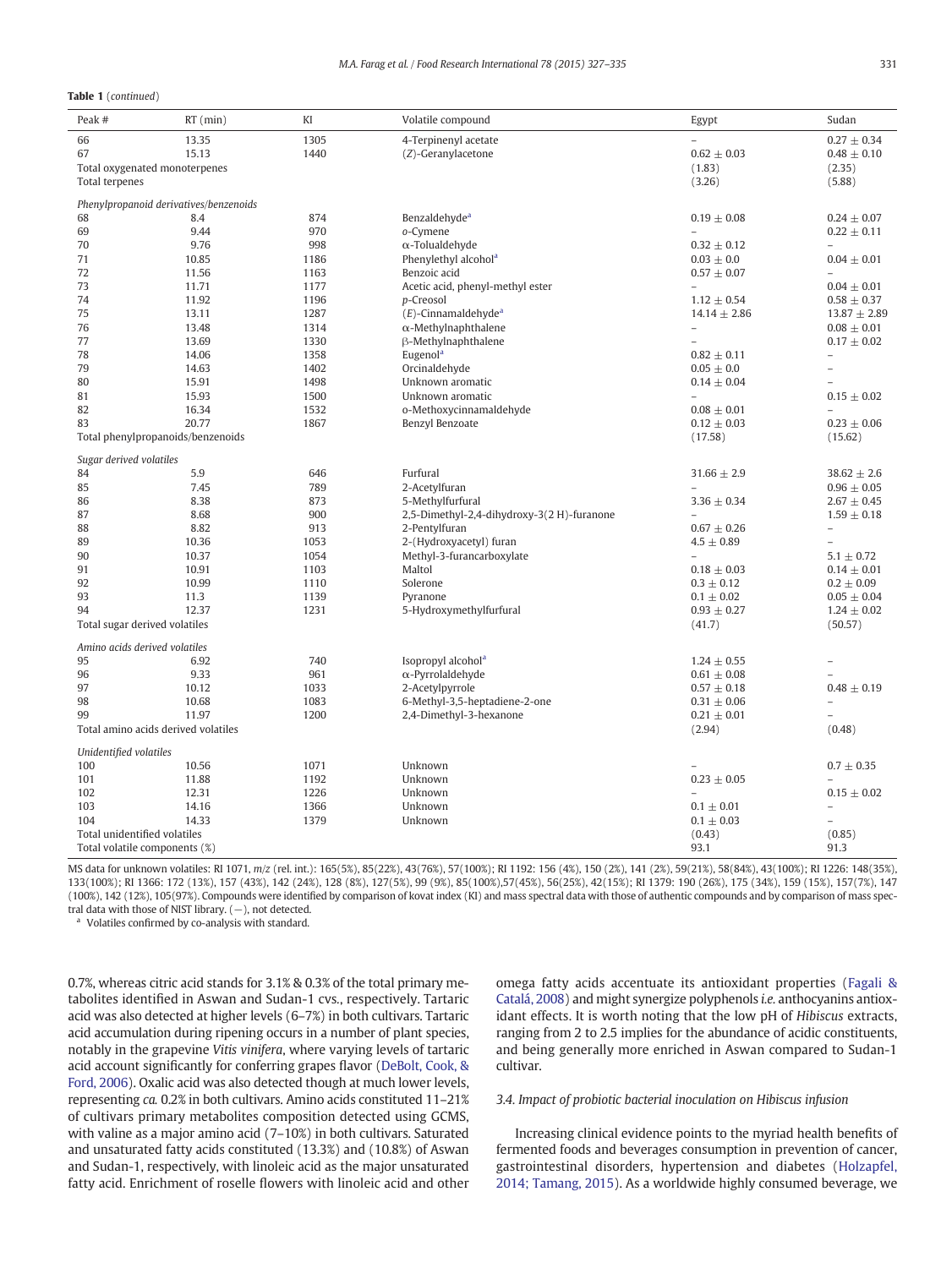<span id="page-5-0"></span>

(8) 1-Octen-3-ol , (11) Caproic acid, (12)  $(Z)$ -3-Hexen-1-yl acetate, (14) Pantolactone, (19) n-Nonanal, (23) Caprylic acid, (26) n-Nonanoic acid, (31) n-Tetradecane, (34) n-Pentadecane, (37) n-Hexadecane, (43) α-Terpinene, (47) γ-Terpinene, (53) β-Caryophyllene,  $(55)$  a-Muurolene,  $(60)$  (Z)-Linalool oxide,  $(64)$  a-Terpineol,  $(66)$  4-Terpinenyl acetate,  $(67)$  (Z)-Geranylacetone, (74) p-Creosol, (75) (E)-Cinnamaldehyde, (78) Eugenol, (84) furfural, (86) 5-Methylfurfural, (87) 2,5-Dimethyl-2,4-dihydroxy-3(2H)-furanone, (90) Methyl-3-furancarboxylate, (94) 5-Hydroxymethylfurfural, (104) Unknown.

Fig. 1. Representative SPME-GC-MS chromatogram of Hibiscus sabdariffa headspace volatiles derived from Aswan (A) and Sudan-1 (B) cultivars. The corresponding volatile names for each peak follow that listed in [Table 1](#page-3-0).

attempted to evaluate the impact of fermenting roselle infusion using L. plantarum on its volatile composition. Roselle infusion was inoculated with *L. plantarum* and examined for variation in pH and viable count over 0, 24, 48 and 96 h post inoculation, results are presented in Suppl. Table 2. It should be noted that pH of roselle infusion was initially raised to 4.8 using  $CaCO<sub>3</sub>$  prior to sterilization and bacterial inoculation as



Fig. 2. (A) OPLS-DA score plot and (B) loading S-plots derived from modeling Aswan cv. (■) against Sudan-1 cv. (■). The S-plot shows the covariance p[1] against the correlation p(cor)[1] of the variables of the discriminating component of the OPLS-DA model. Cut-off values of P < 0.01 were used; variables selected are highlighted in the S-plot with m/z retention time in seconds, KI values and identifications are discussed in text.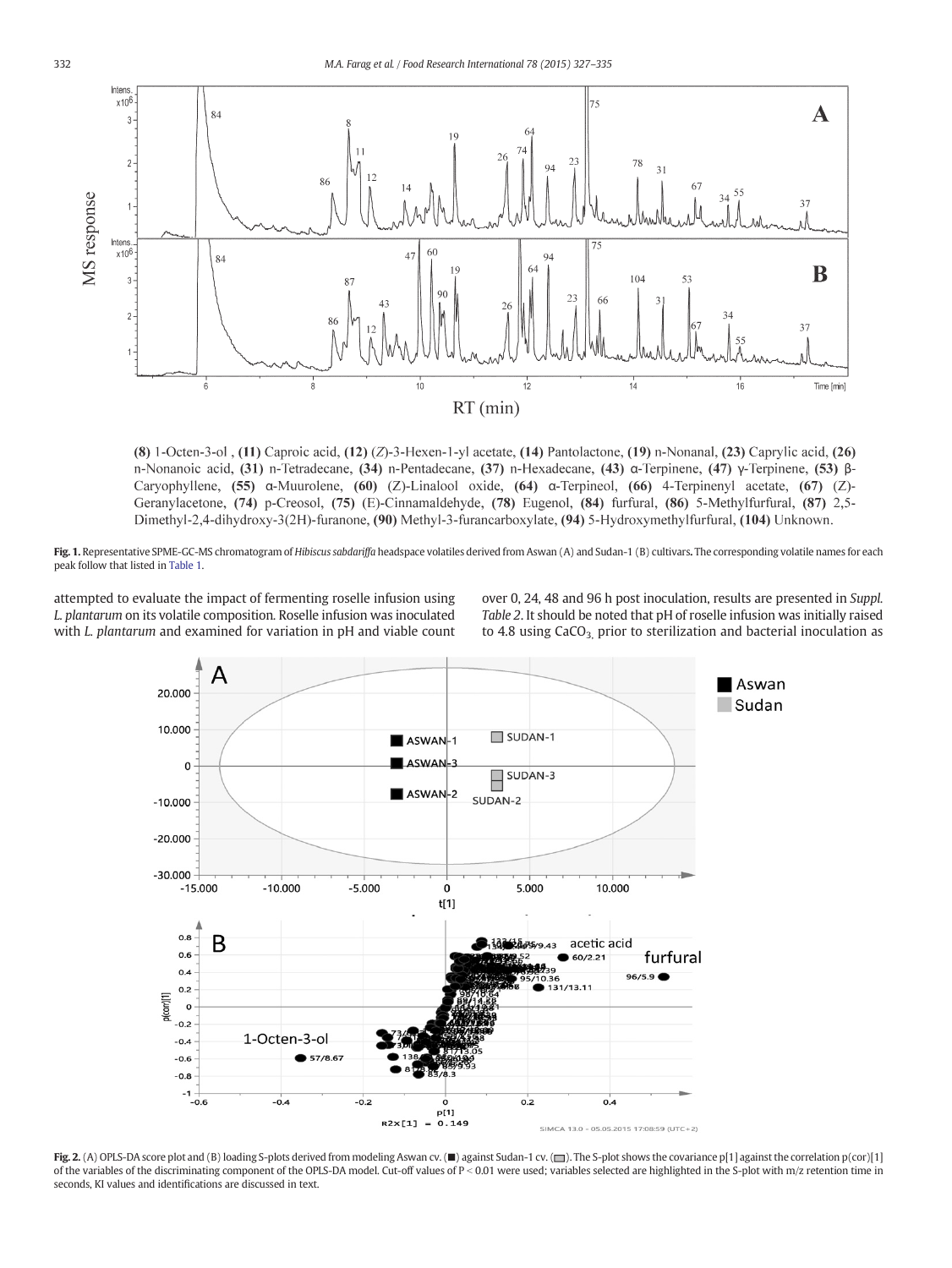<span id="page-6-0"></span>

(4) Phosphoric acid,tris-(TMS), (9) Malic acid, O-bis(TMS)-ester, (21) Tartaric acid, bis(TM)-ester, (24) Linoleic acid TMS ester, (34) Proline, N-(TMS)-ester, (38) Aspartic acid, N-TMS-, bis(TMS)-ester, (40) Threonic acid, (47) Arabinofuranose, 1,2,3,5-tetrakis-O-(TMS), (50) Fructofuranose, pentakis(TMS)- ether, tris(TMS)-ester, (55) D-Glucose, 2,3,4,5,6-pentakis-O-(TMS)-ether, (57) β-D-Glucopyranose-(TMS), (58) Inositol, 1,2,3,4,5,6-hexakis-O-(TMS)- ether, (59) myo-Inositol -(6TMS), (60) Sucrose, octakis-O-(TMS), (68) Unknown, (73) **Unknown** 

Fig. 3. GC-MS chromatograms of silylated H. sabdariffa flower 50% methanol extract from Aswan-1cv. (A) and Sudan cv. (B). The corresponding metabolite names for peaks are shown in Table S1.

infusion original pH, being distinctly acidic (pH 2.4) was found discouraging for the bacterial viability (data not shown). Unexpectedly, no significant change was observed in the pH of roselle infusion (4.9, at 0 h) post inoculation for samples harvested at 24, 48 and 96 h with only slight increase at 24 h reaching a pH of 5.0. Bacterial viable count at 0 time was  $2 \times 10^7$  (CFU/mL) in both samples and survival of the Lactobacillus bacteria increased throughout fermentation period, reaching its peak after 48 h (viable count  $= 3 \times 10^8$  CFU/mL), a drop in the culture growth was then observed at 96 h (viable count  $=$  $1 \times 10^8$  CFU/mL), Suppl. Table 2. It should be noted that roselle infusion maintained its characteristic red color throughout the fermentation period and by measuring anthocyanins absorption (Suppl. Table 2) in infusion at different time points post inoculation, suggesting no degradation of its anthocyanins content. Detailed secondary metabolites profiling of fermented roselle infusion could provide better evidence on fermentation impact on non-volatile metabolome of roselle extract.

# 3.5. Multivariate data analysis of infusion volatiles in response to probiotic bacteria

We assessed the effect of probiotic inoculation on Hibiscus infusion volatile profile. Inoculated Hibiscus infusion samples were aliquoted at 0, 24, 48 and 96 h post inoculation and further subjected to SPME volatile analysis (following the procedure described in [Section 2.3](#page-1-0)). Of the 104 volatiles detected from the dried flower hibiscus sample, 22 were only detected in the infusion flower samples at 0 h and with furfural still amounting for the major volatile form (Suppl.[Fig. 1](#page-5-0)). To determine the effect of Lactobacillus growth on Hibiscus infusion in an untargeted way, volatiles analyzed using SPME were subjected to principal component analysis (PCA) and hierarchical clustering analysis (HCA). Hierarchical cluster analysis (HCA) was performed to define both similarities and differences across samples in a fairly intuitive graphical way, showing two major clear clusters, ([Fig. 4A](#page-7-0)) referred to as groups 1a and 1b. Volatiles collected from samples at 0 h were clustered separately in one group 1a and distinct from other time points (24, 48 & 96 h) being clustered altogether as evident from their more or less comparable volatiles profile, and differing from that of noninoculated Hibiscus infusion. Principal component analysis (PCA) was further performed to explore the relative variability within Hibiscus infusion volatiles upon bacterial inoculation. The PC1/PC2 scores plot [\(Fig. 4](#page-7-0)B) shows that 2 major, distinct clusters were formed corresponding to the 4 different sampling time mostly along PC1 and PC2 overall explaining 96% of the variance. Except for volatiles collected at 0 time point, duplicate measurements from the same sample were found to be highly reproducible, as the scores of replicate measurements were more or less superimposed. On the right side of the plot, 24, 48 and 96 h samples are positioned (positive PC1 values), whereas on the far left side, un inoculated or samples harvested at 0 h are located (negative PC1 values). The metabolite loading plot ([Fig. 4C](#page-7-0)), which exposes the most important components with respect to scattering behavior, reveals that δ-cadinene, isopropyl alcohol and hexadecane contributed the most, negatively along PC1. The second group had a positive effect on PC1, mostly from furfural enrichment in inoculated roselle infusion. Although furan derivatives, namely furfural and 5-methylfurfural, are known to inactivate fermentation processes of Saccharomyces cerevisiae and cell replication by inhibiting specific enzymes related to glycolysis [\(Palmqvist & Hahn-Hägerdal, 2000](#page-8-0)), furfural production was found to affect positively the growth of Lactobacillus in roselle infusions under investigation. This effect could be dependent on the type of probiotic used, previous work on Lactobacillus reuteri exploited its capacity to consume reactive aldehydes and ketones as electron acceptors for balancing their redox metabolism ([van Niel, Larsson, Lohmeier-Vogel,](#page-8-0) [& Rådström, 2012\)](#page-8-0). Furfural enhanced the growth rate of Lactobacillus reuteri by about 25% and biomass yield by 15% ([van Niel et al., 2012](#page-8-0)), which might account for its increase in Lactobacillus fermented roselle infusion, acting as a positive feedback growth regulator.

# 4. Conclusions

Volatiles were extracted from 2 Hibiscus flower cultivars using SPME and analyzed by GC/MS. A total of 104 compounds were detected of which only 32 were previously reported and with furans and aldehydes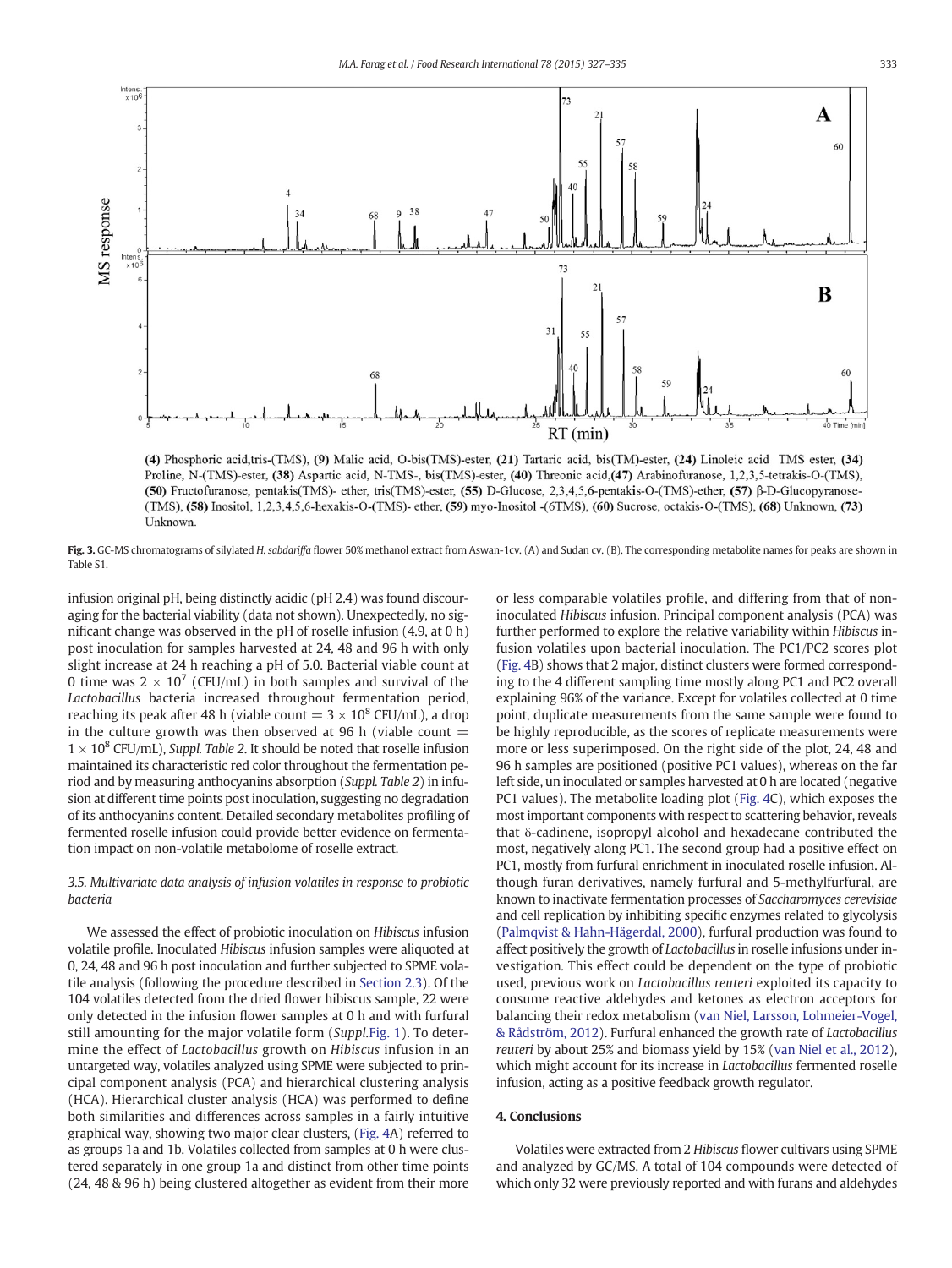<span id="page-7-0"></span>

Fig. 4. Hierarchical clustering and principal component analysis of SPME extracted volatile from Hibiscus infusion inoculated with Lactobacillus casei and harvested at 0, 24, 48 and 96 h post inoculation ( $n = 2$ ). (A) HCA plot (B) Score plot of PC1 vs. PC2 scores. (C) Loading plot for PC1 & PC2 contributing volatiles and their assignments. The metabolome clusters are located at the distinct positions in two-dimensional space described by two vectors of principal component 1 (PC1) = 67% and PC2 = 29%.

amounting for the major volatile classes in both cultivars.. The most notable difference in composition was the higher levels of acetic acid and furfural in Sudan cultivar, compared with high short chain alcohols abundance i.e. 1-octen-3-ol in Aswan cultivar. Analysis of roselle flower primary metabolites revealed the enrichment of both cultivars in organic acids viz. tartaric, malic and citric acids asides from monosaccharides as major sugar forms. Our multiplex approach targeting both volatile and primary metabolite analyses in parallel to multivariate data analyses provided the first comprehensive volatiles, sugars profile in Hibiscus flowers which can be further applied for investigating other factors on metabolites composition for example, seasonal variation, growth stage, and or storage conditions. Drying temperature of Hibiscus flowers could be considered crucial on aroma and flavor of the product, favoring the preservation of short chain alcohols and aldehydes or the accumulation of Maillard degradation products. Development of Hibiscus probiotic beverage, specifically using L. plantarum with its unique metabolic capacity for consumption of deleterious low molecular weight aldehydes, extends additional in vivo health value to roselle medicinal merit.

# Appendix A. Supplementary data

Supplementary data to this article can be found online at [http://dx.](http://dx.doi.org/10.1016/j.foodres.2015.09.024) [doi.org/10.1016/j.foodres.2015.09.024](http://dx.doi.org/10.1016/j.foodres.2015.09.024).

# References

- Ali, B.H., Wabel, N.A., & Blunden, G. (2005). Phytochemical, pharmacological and toxicological aspects of Hibiscus sabdariffa L.: A review. Phytotherapy Research, 19(5), 369–375. http://dx.doi.org/[10.1002/ptr.1628.](http://dx.doi.org/10.1002/ptr.1628)
- Ali, M.K., Ashraf, A., Biswas, N.N., Karmakar, U.K., & S., A. (2011). [Antinociceptive, anti](http://refhub.elsevier.com/S0963-9969(15)30199-X/rf0010)infl[ammatory and antidiarrheal activities of ethanolic calyx extract of](http://refhub.elsevier.com/S0963-9969(15)30199-X/rf0010) Hibiscus sabdariffa Linn. (Malvaceae) in mice. [Chinese Journal of Integrative Medicine](http://refhub.elsevier.com/S0963-9969(15)30199-X/rf0010), 9(6), 626–[631.](http://refhub.elsevier.com/S0963-9969(15)30199-X/rf0010)
- Alobo, A.P., & Offonry, S.U. (2009). Characteristics of coloured wine produced from Roselle (Hibiscus sabdariffa) calyx extract. Journal of the Institute of Brewing, 115(2), 91–94. http://dx.doi.org[/10.1002/j.2050-0416.2009.tb00351.x.](http://dx.doi.org/10.1002/j.2050-0416.2009.tb00351.x)
- Augustyn, O.P.H., Wyk, C.J.V., Muller, C.J., Kepner, R.E., & Webb, A.D. (1971). [The structure](http://refhub.elsevier.com/S0963-9969(15)30199-X/rf0020) [of solerone\[5-acetyldihydro-2\(3H\)-furanone\] a substituted](http://refhub.elsevier.com/S0963-9969(15)30199-X/rf0020) γ-lactone involved in wine aroma. [Journal of Agricultural and Food Chemistry](http://refhub.elsevier.com/S0963-9969(15)30199-X/rf0020), 19(6), 1128–1130.
- Burdock, G.A. (2009). Fenaroli's handbook of flavor ingredients. [Sixth edition. edn: Taylor &](http://refhub.elsevier.com/S0963-9969(15)30199-X/rf0025) **Francis**
- Chen, S. -H., Huang, T. -C., Ho, C. -T., & Tsai, P. -J. (1998). Extraction, analysis, and study on the volatiles in roselle tea. Journal of Agricultural and Food Chemistry, 46(3), 1101–1105. http://dx.doi.org/[10.1021/jf970720y](http://dx.doi.org/10.1021/jf970720y).
- Clements, R.S., Jr., & Darnell, B. (1980). [Myo-inositol content of common foods: Develop](http://refhub.elsevier.com/S0963-9969(15)30199-X/rf0035)ment of a high-myo-inositol diet. [The American Journal of Clinical Nutrition](http://refhub.elsevier.com/S0963-9969(15)30199-X/rf0035), 33(9), 1954–[1967.](http://refhub.elsevier.com/S0963-9969(15)30199-X/rf0035)
- de Koning, S., Janssen, H. -G., & Brinkman, U.T. (2009). Modern methods of sample preparation for GC analysis. Chromatographia, 69(1), 33–78. http://dx.doi.org[/10.1365/](http://dx.doi.org/10.1365/s10337-008-0937-3) [s10337-008-0937-3](http://dx.doi.org/10.1365/s10337-008-0937-3).
- DeBolt, S., Cook, D.R., & Ford, C.M. (2006). l-tartaric acid synthesis from vitamin C in higher plants. Proceedings of the National Academy of Sciences of the United States of America, 103(14), 5608–5613. http://dx.doi.org[/10.1073/pnas.0510864103](http://dx.doi.org/10.1073/pnas.0510864103).
- Du, C.T., & Francis, F.J. (1973). Anthocyanins of roselle (Hibiscus sabdariffa, L.). Journal of Food Science, 38(5), 810–812. http://dx.doi.org[/10.1111/j.1365-2621.1973.tb02081.x](http://dx.doi.org/10.1111/j.1365-2621.1973.tb02081.x).
- Fagali, N., & Catalá, A. (2008). Antioxidant activity of conjugated linoleic acid isomers, linoleic acid and its methyl ester determined by photoemission and DPPH techniques. Biophysical Chemistry, 137(1), 56–62. [http://dx.doi.org/10.1016/j.bpc.](http://dx.doi.org/10.1016/j.bpc.2008.07.001) [2008.07.001](http://dx.doi.org/10.1016/j.bpc.2008.07.001)
- Farag, M.A., & Wessjohann, L.A. (2012). Volatiles profiling in medicinal licorice roots using steam distillation and solid-phase microextraction (SPME) coupled to chemometrics. Journal of Food Science, 77(11), C1179–C1184. http://dx.doi.org[/10.1111/j.1750-3841.](http://dx.doi.org/10.1111/j.1750-3841.2012.02927.x) [2012.02927.x.](http://dx.doi.org/10.1111/j.1750-3841.2012.02927.x)
- Flament, I., & Bessière-Thomas, Y. (2001). Coffee flavor chemistry. [edn. Wiley: Chichester.](http://refhub.elsevier.com/S0963-9969(15)30199-X/rf0065) Fujioka, K., Shimizu, N., Manome, Y., Ikeda, K., Yamamoto, K., & Tomizawa, Y. (2013). [Discrimination method of the volatiles from fresh mushrooms by an electronic](http://refhub.elsevier.com/S0963-9969(15)30199-X/rf0070) [nose using a trapping system and statistical standardization to reduce sensor value](http://refhub.elsevier.com/S0963-9969(15)30199-X/rf0070) variation. Sensors, 13[\(11\), 15532.](http://refhub.elsevier.com/S0963-9969(15)30199-X/rf0070)
- Gonzalez-Palomares, S., Estarrón-Espinosa, M., Gómez-Leyva, J., & Andrade-González, I. (2009). Effect of the temperature on the spray drying of roselle extracts (Hibiscus sabdariffa L.). Plant Foods for Human Nutrition, 64(1), 62–67. http://dx.doi.org/[10.](http://dx.doi.org/10.1007/s11130-008-0103-y) [1007/s11130-008-0103-y](http://dx.doi.org/10.1007/s11130-008-0103-y).
- Halket, J. M., Przyborowska, A., Stein, S. E., Mallard, W. G., Down, S., & Chalmers, R. A. (1999). [Deconvolution gas chromatography/mass spectrometry of urinary organic](http://refhub.elsevier.com/S0963-9969(15)30199-X/rf9000) [acids-potential for pattern recognition and automated identi](http://refhub.elsevier.com/S0963-9969(15)30199-X/rf9000)fication of metabolic disorders. [Rapid Communications in Mass Spectrometry](http://refhub.elsevier.com/S0963-9969(15)30199-X/rf9000), 13, 279–284.